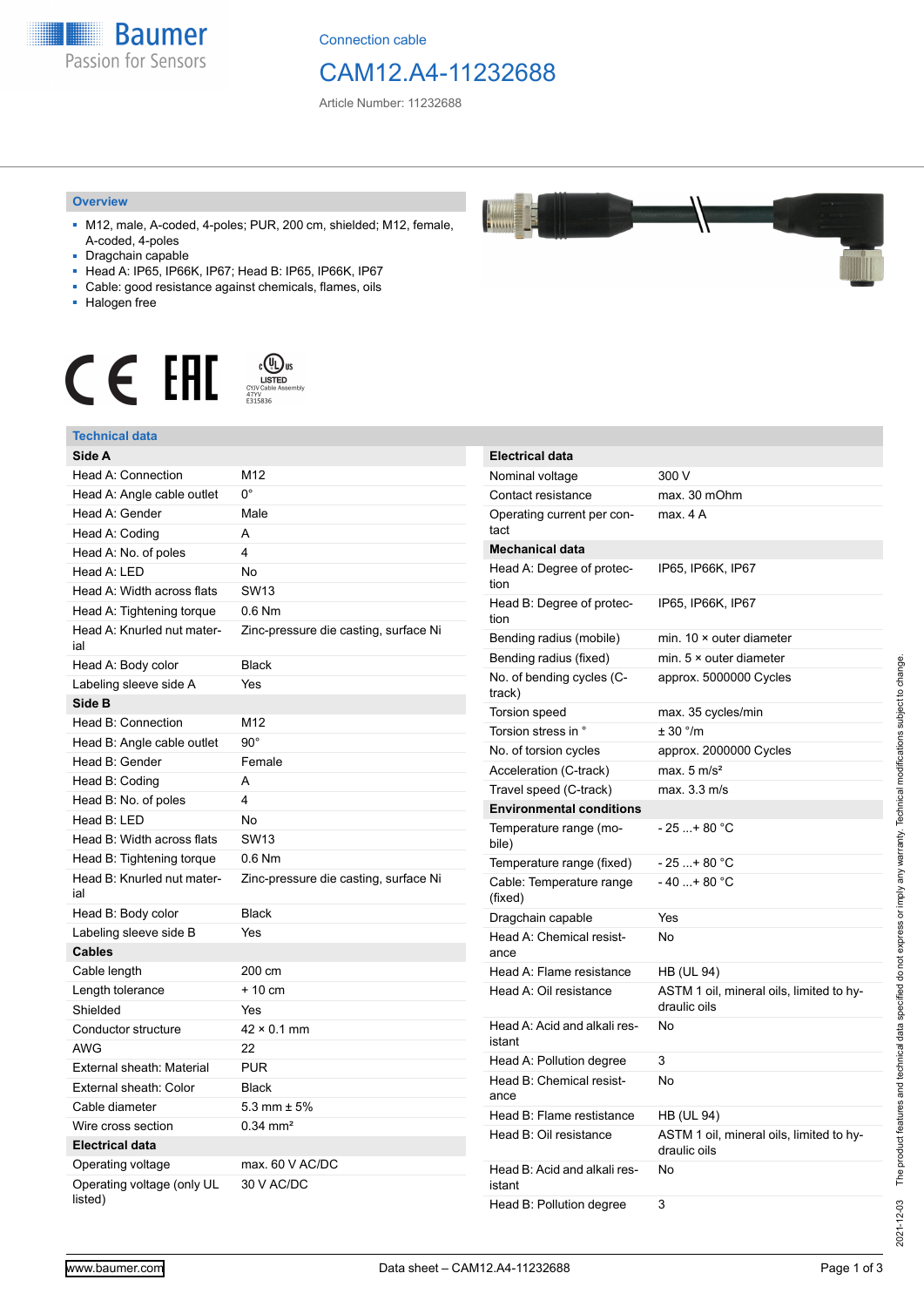

Connection cable

## CAM12.A4-11232688

Article Number: 11232688

### **Technical data**

**Technical drawing**

**Side A**

## **Environmental conditions**

Cable: Chemical resistance Good (DIN EN 60811-404)

Cable: Flame resistance Conform UL 1581 §1090 (H); CSA FT2; IEC 60332-2-2

## **Environmental conditions**

Cable: Silicone-free Yes

Cable: Oil resistance Good (DIN EN 60811-404)

## **Side B**

**Coding**

## **Technical drawing**





#### **Coding**





3

4